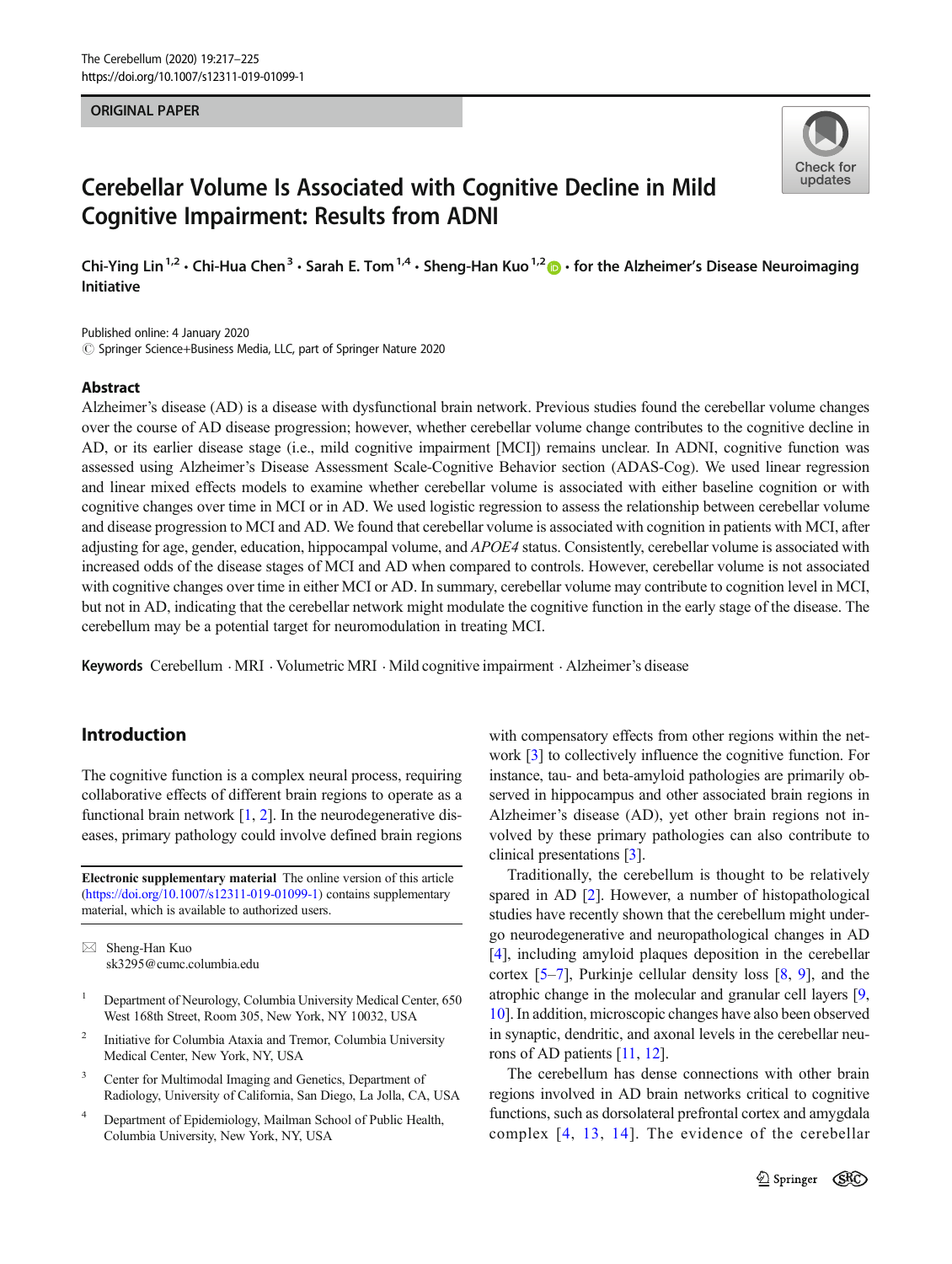contribution to higher cognitive function was also recently identified by positron emission tomography and functional magnetic resonance imaging (fMRI) studies [\[15](#page-7-0), [16\]](#page-7-0). In addition, patients with cerebellar damages may suffer from a variety of cognitive dysfunction, termed cerebellar cognitive affective syndrome (CCAS)/Schmahmann syndrome, for which patients might have dysfunction of execution, visual–spatial function, linguistic processing abilities, and affect regulation resulting from the disruption of the cerebellar modulation of neural circuits linking to prefrontal, posterior parietal, superior temporal, and limbic cortices [\[14,](#page-7-0) [17](#page-7-0)–[25](#page-7-0)]. Structural or functional lesions in the posterior cerebellum are usually identified [\[14,](#page-7-0) [17](#page-7-0)–[25](#page-7-0)].

Along these lines, the role of the cerebellum in AD has just begun to be understood. The cerebellar volume was found to be smaller in AD patients than controls on structural MRI [[4\]](#page-7-0). And the rate of cerebellar atrophy was faster in AD when compared to age-matched controls [[26\]](#page-7-0). These findings are consistent with the network degeneration hypothesis that the clinical manifestation of neurodegenerative diseases could be an overall result of the neuropathological spreading along the disease-specific neuronal brain networks and the compensatory effects of other brain regions [\[1](#page-7-0), [2](#page-7-0), [26](#page-7-0)]. However, how the cerebellum could contribute to the cognitive function in AD has not been extensively investigated. Therefore, our overarching goal is to identify the relationship between cerebellum volume and cognition in AD and its earlier stage of the disease, mild cognitive impairment (MCI).

# **Methods**

#### Study Design and Participants

The data of the present study are from AD Neuroimaging Initiative (ADNI; <http://adni.loni.usc.edu/>). ADNI was launched in 2003 with the primary goal of combining serial neuropsychological assessment and neuroimaging to monitor the disease progression of MCI and AD. Our research is thus a cohort study comprises of 822 participants in total (230 cognitive normal controls (NC), 399 MCI cases, and 193 AD cases) recruited at 57 sites in the United States and Canada. All participants were between 55 and 90 years old, had at least 6 years of education, had a study partner able to provide an independent evaluation of functioning, and spoke either English or Spanish. Participants' age, gender, and years of formal education were recorded at enrollment. APOE genotyping was carried out at the University of Pennsylvania ADNI Biomarker Core Laboratory. APOE<sup>4</sup> carriers refer to the participants who had at least 1 APOE<sup>4</sup> allele. Specifically, NC or MCI were followed up for 3 years while AD for 2 years at maximum. Full inclusion and exclusion criteria and detailed schedules of assessment for

NC, MCI, and AD are available in the general procedure manual on the ADNI website.

# Standard Protocol Approvals, Registrations, and Patient Consents

The study procedures were approved by the institutional review boards of all participating institutions. Written informed consents of neuropsychological assessment and neuroimaging were obtained from all study participants or their representatives.

### MRI and Brain Volume Standardization

The 1.5-T MRI was used with a standardized protocol across all sites [\[27\]](#page-7-0). FreeSurfer software was used to obtain cerebellar and hippocampal volumes in  $mm<sup>3</sup>$  using volumetric analyses. Cerebellar raw volume is the sum of bilateral cerebellar gray and white matter volume. Hippocampal raw volume is the sum of bilateral hippocampus volume. As gender and ethnicity affects the size of the brain, cerebellar and hippocampal raw volume of each study subject were both divided by the subject's intracranial volume (ICV) as the adjusted cerebellar and hippocampal volume [\[28,](#page-8-0) [29\]](#page-8-0). We then applied standardization (i.e., mean = 0, standard deviation = 1) for each variable and use the standardized values for analyses.

#### Cognitive Measures

AD Assessment Scale-Cognitive Behavior section (ADAS-Cog) is the subscale of ADAS and has been widely used in clinical trials of AD [[30\]](#page-8-0). It was designed to elaborate ADAS by including several cognitive measures, including attention, concentration, nonverbal memory, and praxis, to reliably assess the cognitive domains of AD with a higher score indicating greater cognitive impairment [\[31,](#page-8-0) [32\]](#page-8-0). A higher score denotes greater impairment. The ADAS-Cog from ADNI uses two versions, ADAS-Cog11 and ADAS-Cog13 to represent two different total scores of this neuropsychological measures [\[33](#page-8-0)]: ADAS-Cog11 refers to the original 11 items of ADAS-Cog with 70 points in total; ADAS-Cog13 refers to the modified ADAS-Cog 13-item scale, which was developed to increase the sensitivity of detecting the cognitive change in early stages of AD [\[32](#page-8-0), [34](#page-8-0)] by adding question 4 (i.e., delayed word recall task) and question 14 (i.e., number cancelation task) with 85 points in total [[33](#page-8-0)]. The ADAS-Cog was administered at baseline and at 6-month follow-up visits.

In addition, we further performed the exploratory analysis assessing the association between the cerebellar volume and domain-specific cognition. We first focused on executive function, a cognitive domain commonly impaired in CCAS/ Schmahmann syndrome  $[14, 17-25]$  $[14, 17-25]$  $[14, 17-25]$  $[14, 17-25]$  $[14, 17-25]$ . The executive function was measured by the timing difference of completing trail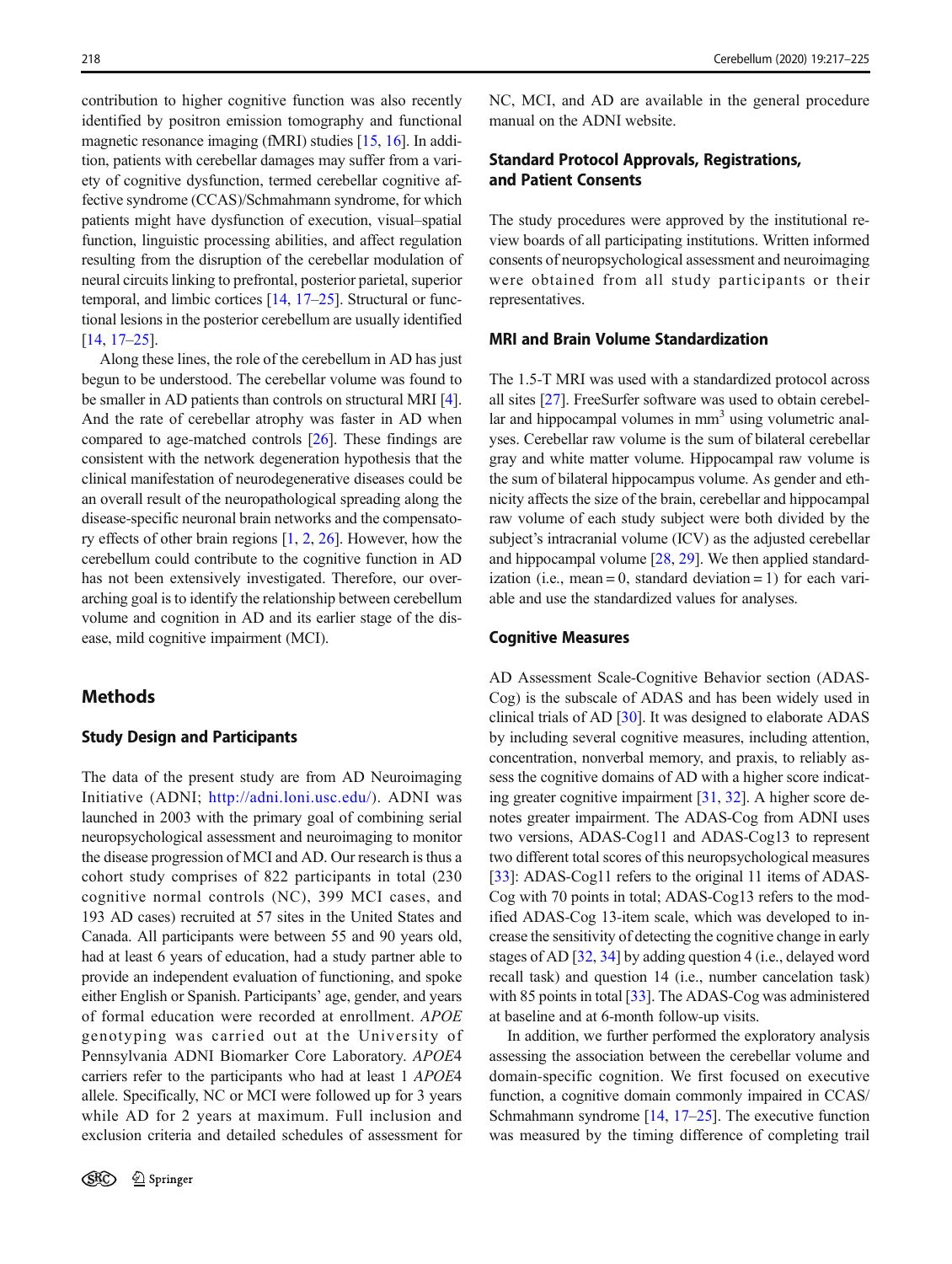<span id="page-2-0"></span>making test A and B (TMTB - TMTA), and a higher TMTB-TMTA score represents worse executive function [[35](#page-8-0)]. Second, the cerebellum has recently been found to be the location for "p factor," an index for comorbidity of diverse psychiatric symptoms [[36](#page-8-0)]; therefore, we chose to use neuropsychiatric inventory (NPI) to assess the neuropsychiatric symptoms [\[37](#page-8-0)]. The NPI score is divided into binary variables, with a score of 4–36 indicative of psychiatric symptoms, and score 0–3 representing no psychiatric symptoms [\[38\]](#page-8-0). Both TMT and NPI were administered at baseline and 6-month follow-up visits.

#### Statistical Analysis

Shapiro-Wilk test was used to examine the normality of the data distribution and one-way analysis of variance (ANOVA) or Kruskal-Wallis one- way ANOVA were used to compare between normally and non-normally distributed variables across groups (NC vs. MCI vs. AD), respectively, with post hoc analysis. Chi-square tests were used to compare categorical variables, such as *APOE4* status and sex. The *APOE4* carrier status was divided into individuals with at least one copy of the ε4 allele of APOE vs. individuals with no copies of the <sup>ε</sup>4 allele of APOE [\[39](#page-8-0)–[41](#page-8-0)]. In models, we centered age and divided by 10, as appropriate for the entire sample of by diagnosis category; the interpretation for age is for a change in decade. For the ADAS-Cog outcomes, we created a z-score [\[41\]](#page-8-0) as appropriate for the entire sample or by diagnosis category.

We used linear regression models to examine the overall association and the diagnosis category-specific association between baseline cerebellar volume and baseline ADAS-Cog. To understand disease progression, we used logistic regression models to examine the association between baseline cerebellar volume with MCI versus NC, and separately with AD versus MCI. We used linear mixed effects models to investigate the relationship of baseline cerebellar volume with cognition at baseline (coefficient for cerebellar volume) and change in cognition over follow-up (coefficient for interaction between baseline cerebellar volume and follow-up time). Models are accounted for individual variation in the estimated baseline cognition level and the change in cognition over time by specifying a random intercept and slope, respectively. To assess the relationship between the cerebellum and psychiatric symptoms, we used logistic regression. In the aforementioned models, age is centered at the mean and divided by 10 to interpret coefficient as change in decade and education is a continuous variable. We used IBM SPSS statistics software version 25 and Stata/MP version 15.1 for statistical analyses.

#### Data Availability Statement

Data on participant demographics are listed in Table 1. Summary data of the statistical analyses are available in Table [2](#page-3-0) to Table [5.](#page-6-0) ADNI data are accessible and retrieved from [adni.loni.usc.edu](http://adni.loni.usc.edu)/data-samples/ access-data/.

Table 1 Demographics and baseline imaging features of the participants

|                                     | NC(SD)<br>$(n = 230)$ | MCI (SD)<br>$(n = 399)$ | AD (SD)<br>$(n = 193)$ | $p$ value            |               |              |               |
|-------------------------------------|-----------------------|-------------------------|------------------------|----------------------|---------------|--------------|---------------|
|                                     |                       |                         |                        | NC vs. MCI vs.<br>AD | NC vs.<br>MCI | NC vs.<br>AD | MCI vs.<br>AD |
| Age (years)                         | $76.12 \pm 5.02$      | $74.94 \pm 7.48$        | $75.53 \pm 7.48$       | $0.470^{\rm a}$      |               |              |               |
| Female $(\% )$                      | 48                    | 35                      | 47                     | $0.003^{\rm b}$      | < 0.001       | 0.760        | 0.001         |
| Education (years)                   | $16.03 \pm 2.85$      | $15.67 \pm 3.04$        | $14.71 \pm 3.13$       | $< 0.001^{\rm a}$    | 0.523         | ${}_{0.001}$ | 0.001         |
| Follow-up (months)                  | $34.36 \pm 12.04$     | $24.78 \pm 12.50$       | $17.56 \pm 8.95$       |                      |               |              |               |
| $APOE4*(\%)$                        | $2.6\%$               | 11.8%                   | 18.7%                  | $< 0.001^{\rm b}$    | < 0.001       | < 0.001      | 0.001         |
| $ADAS-Cog13$                        | $9.49 \pm 4.23$       | $18.65 \pm 6.27$        | $28.90 \pm 7.64$       | $< 0.001^a$          | < 0.001       | < 0.001      | < 0.001       |
| ASAS-Cog11                          | $6.19 \pm 2.94$       | $11.52 \pm 4.43$        | $18.62 \pm 6.31$       | $< 0.001^{\rm a}$    | < 0.001       | < 0.001      | < 0.001       |
| Intracranial volume**               | $152.04 \pm 17.83$    | $156.35 \pm 19.71$      | $155.17 \pm 21.65$     | $0.049^{\rm a}$      | 0.046         | 1.000        | 0.655         |
| Raw cerebellar volume**             | $12.11 \pm 1.22$      | $12.22 \pm 1.36$        | $11.93 \pm 1.29$       | $0.052^{\rm a}$      |               |              |               |
| Cerebellar volume#***               | $8.02 \pm 0.82$       | $7.87 \pm 0.83$         | $7.77 \pm 0.93$        | 0.007 <sup>c</sup>   | 0.081         | 0.005        | 0.450         |
| Raw hippocampal<br>volume**         | $0.73 \pm 0.09$       | $0.65 \pm 0.11$         | $0.58 \pm 0.10$        | $< 0.001^{\rm a}$    | < 0.001       | < 0.001      | < 0.001       |
| Hippocampal volume <sup>##***</sup> | $0.48 \pm 0.06$       | $0.42 \pm 0.07$         | $0.38 \pm 0.07$        | $< 0.001^{\rm a}$    | < 0.001       | < 0.001      | < 0.001       |

APOE apolipoprotein E gene; ADAS-Cog Alzheimer's Disease Assessment Scale-cognitive subscale; MMSE mini-mental stats examination; ICV intracranial cerebral volume; NC normal cognition, MCI mild cognitive impairment, AD Alzheimer's disease

\*One or two copies of E4; \*\*Units: 10<sup>−</sup> <sup>4</sup> mm3 # cerebellar volume/intracranial volume; ## hippocampal volume/intracranial volume; \*\*\*original value  $\times$  10<sup>2</sup>, representing as the percentage of the intracranial volume <sup>a</sup> Kruskal-Wallis one-way ANOVA, <sup>b</sup> Chi-square test, <sup>c</sup> One-way ANOVA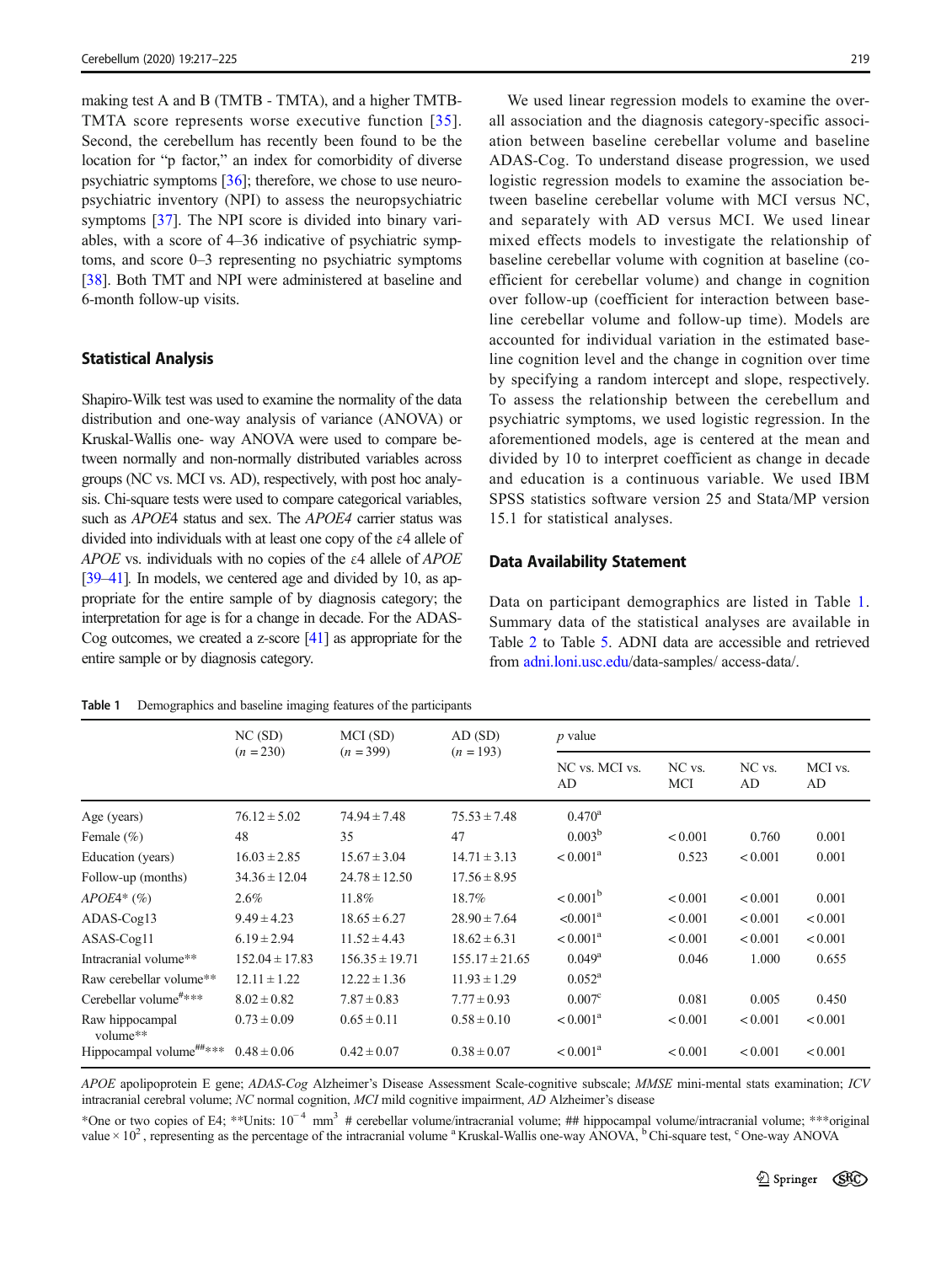### <span id="page-3-0"></span>Results

#### Baseline Demographics and MRI Features

Table [1](#page-2-0) showed the age, gender, education, APOE4 positivity (defined as 1 or 2 copies of APOE4 alleles), baseline scores of ADAS-Cog13, ADAS-Cog11, ICV, cerebellar volume, and hippocampal volume in each diagnostic group. As expected, the mean hippocampal volume was significantly decreased in a step-wise fashion in the three categories (NC vs. MCI vs. AD =  $0.48 \pm 0.06$  vs.  $0.42 \pm 0.07$  vs.  $0.38 \pm 0.07$ ,  $p < 0.001$ ). Interestingly, There was also a step-wise decrease in the mean cerebellar volume across from NC to MCI and to AD (NC vs. MCI vs.  $AD = 8.02 \pm 0.82$  vs.  $7.87 \pm 0.83$  vs.  $7.77 \pm 0.93$ ,  $p =$ 0.007), although the statistical significance only exists between cerebellar volume of NC and that of AD ( $p = 0.005$ ).

#### Cerebellar Volume and Cognition

Since the cerebellum seems to be undergoing volume changes during AD disease process, we next asked whether the cerebellar volume is associated with cognition by constructing linear regression models to study the effect of the cerebellar volume on ADAS-cog scores in all participants at the baseline visit, taking into consideration of age, gender, APOE4 status [\[39\]](#page-8-0), and hippocampal volume [\[40\]](#page-8-0) which are known factors that might affect cognitive performance. Surprisingly, we found that greater cerebellum volume is associated with worse cognition, measured by ADAS-Cog13 ( $\beta = 0.05$ ,  $p = 0.04$ , Table 2), and there is a similar trend of association between cerebellum volume and ADAS-Cog11, though not statistically significant (β = 0.04,  $p = 0.09$ , Table 2). The effect of cerebellar volume on cognition is independent of hippocampal volume, which also showed a strong negative effect on the cognition in these models ( $\beta = -0.22$ ,  $p < 0.001$  on ADAS-Cog13,  $β = -0.20$ ,  $p < 0.001$  on ADAS-Cog11) (Table 2).

We next explored whether the contribution of the cerebellar volume to cognition differ in different disease stages by constructed linear regression models in each diagnostic group. We found that greater cerebellum volume is associated with worse baseline cognition in MCI (ADAS-Cog13,  $\beta = 0.13$ ,  $p = 0.003$ ; ADAS-Cog11,  $\beta = 0.12$ ,  $p = 0.003$  $p = 0.003$ , Table 3) but not in NC (ADAS-Cog13,  $\beta = -0.09$ ,  $p = 0.26$ ; ADAS-Cog11,  $\beta = -0.05$ ,  $p = 0.53$ ,) or in AD (ADAS-Cog13,  $\beta = 0.01$ ,  $p = 0.80$ ; ADAS-Cog11,  $\beta = -0.01$ ,  $p = 0.64$ ). On the other hand, hippocampus volume was negatively associated with cognition in both MCI ( $\beta$  = −0.36, p < 0.001 on ADAS-Cog13,  $\beta$  = −0.30, p < 0.001 on ADAS-Cog11) and AD ( $\beta$  = -0.34, p < 0.001 on ADAS-Cog1[3](#page-4-0),  $β = 0.29$ ,  $p < 0.001$  on ADAS-Cog11) (Table 3).

We next asked whether the association of the cerebellar volume to cognition is primarily driven by the gray matter or white matter. Our results exhibit that greater cerebellar gray matter volume is associated with worse baseline cognition in MCI (ADAS-Cog13,  $\beta = 0.14$ ,  $p = 0.001$ , Supplemental Table 1); however, the cerebellar white matter is not associated with baseline cognition in MCI ( $\beta = 0.03$ ,  $p = 0.49$ ; Supplemental Table 1). These results demonstrated that the subregion of the cerebellum (i.e., gray matter) is the main contributor to the cognition in MCI.

We next assessed whether executive function is linked to the cerebellar volume. Interestingly, we found that smaller cerebellar volume was associated with worse executive dysfunction in AD ( $\beta$  = − 11.45,  $p$  = 0.045) but not in MCI ( $\beta$  = 4.17,  $p = 0.29$ , and this association in AD is primarily driven

Table 2 Linear regression models to study the associations between baseline cerebellar volume and covariates with baseline cognition

|                                 | $ADAS-Cog13$              |              | ADAS-Cog11                |              |  |
|---------------------------------|---------------------------|--------------|---------------------------|--------------|--|
| Characteristics                 | $NC + MCI + AD (n = 802)$ |              | $NC + MCI + AD (n = 802)$ |              |  |
|                                 | β                         | $p$ value    | β                         | $p$ value    |  |
| Education (years)               | $-0.02$                   | 0.001        | $-0.02$                   | 0.005        |  |
| Female                          | 0.001                     | 0.97         | 0.007                     | 0.87         |  |
| Age (decades)                   | $-0.07$                   | 0.02         | $-0.06$                   | 0.03         |  |
| APOE4 positivity <sup>a</sup>   | 0.004                     | 0.94         | 0.003                     | 0.97         |  |
| MCI (vs. Normal)                | 0.62                      | < 0.001      | 0.46                      | < 0.001      |  |
| AD (vs. Normal)                 | 1.41                      | < 0.001      | 1.18                      | < 0.001      |  |
| Cerebellar volume <sup>b</sup>  | 0.05                      | 0.04         | 0.04                      | 0.09         |  |
| Hippocampal volume <sup>c</sup> | $-0.22$                   | ${}_{0.001}$ | $-0.20$                   | ${}_{0.001}$ |  |

APOE apolipoprotein E gene, ADAS-Cog Alzheimer's Disease Assessment Scale-cognitive subscale, NC normal cognition, MCI mild cognitive impairment, AD Alzheimer's disease

Zero copy of E4 = 0, One or two copies of E4 = 1; <sup>b</sup> Standardized ratio of bilateral cerebellum/intracranial volume;  $\degree$  Standardized ratio of bilateral hippocampal volume/intracranial volume

Age is lefted at the sample mean. Cognitive measures were transformed into z-scores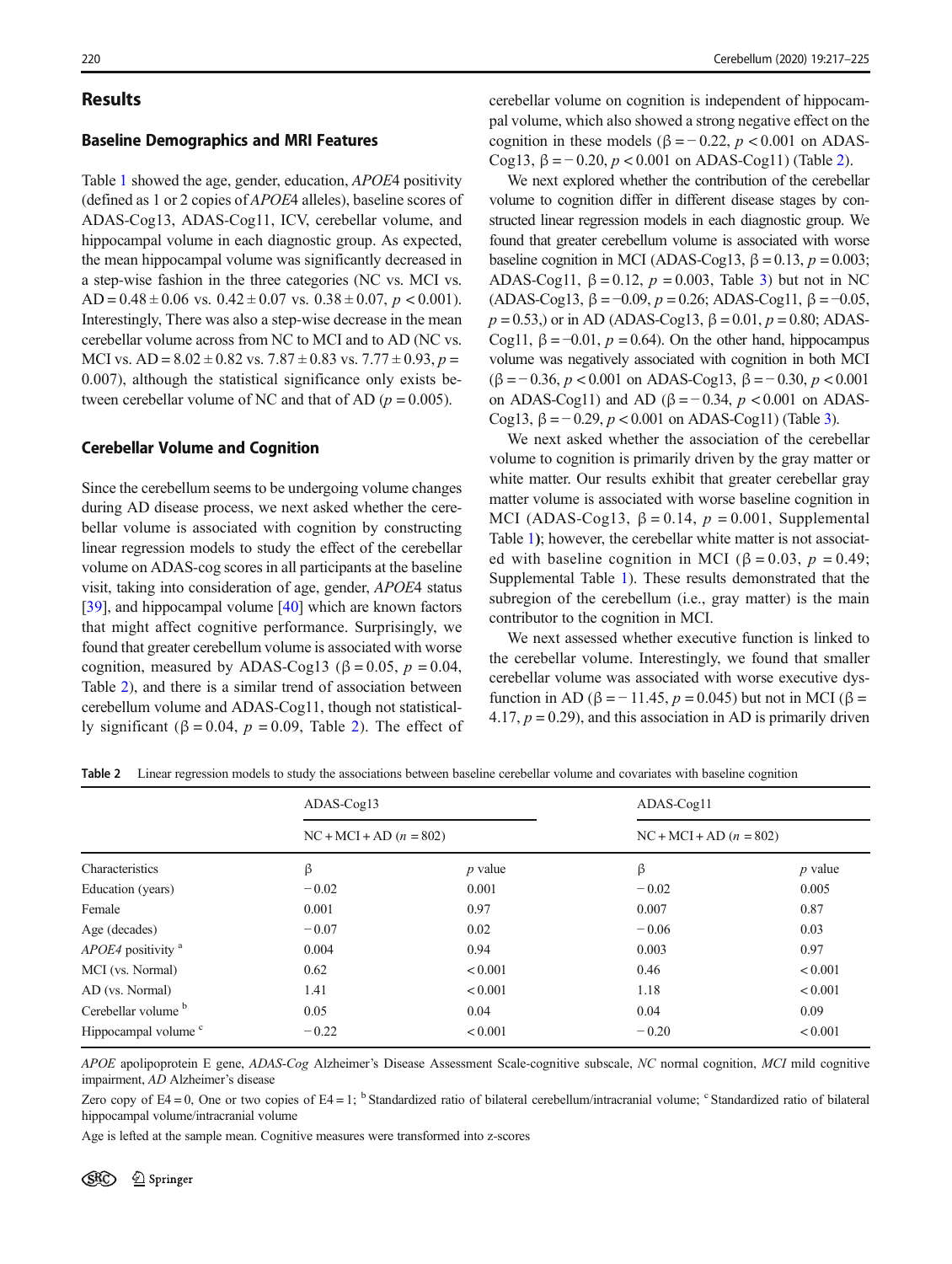<span id="page-4-0"></span>Table 3 Linear regression models to study the associations between baseline cerebellar volume and covariates with baseline cognition by diagnostic category

|                                 | ADAS-Cog13     |           |                 |           |                |           |  |  |  |  |
|---------------------------------|----------------|-----------|-----------------|-----------|----------------|-----------|--|--|--|--|
| Characteristics                 | NC $(n = 226)$ |           | MCI $(n = 389)$ |           | $AD (n = 187)$ |           |  |  |  |  |
|                                 | ß              | $p$ value | $\beta$         | $p$ value | ß              | $p$ value |  |  |  |  |
| Education (years)               | $-0.03$        | 0.16      | $-0.05$         | < 0.001   | 0.02           | 0.34      |  |  |  |  |
| Female                          | 0.38           | 0.004     | $-0.07$         | 0.32      | $-0.07$        | 0.52      |  |  |  |  |
| Age (decades)                   | 0.10           | 0.44      | $-0.05$         | 0.29      | $-0.22$        | 0.007     |  |  |  |  |
| APOE4 positivity <sup>a</sup>   | $-0.49$        | 0.24      | 0.13            | 0.21      | $-0.18$        | 0.18      |  |  |  |  |
| Cerebellar volume <sup>b</sup>  | $-0.09$        | 0.26      | 0.13            | 0.003     | 0.01           | 0.80      |  |  |  |  |
| Hippocampal volume <sup>c</sup> | $-0.01$        | 0.94      | $-0.36$         | < 0.001   | $-0.34$        | < 0.001   |  |  |  |  |
|                                 | ADAS-Cog11     |           |                 |           |                |           |  |  |  |  |
|                                 | NC $(n = 226)$ |           | MCI $(n = 392)$ |           | AD $(n = 191)$ |           |  |  |  |  |
| Characteristics                 | β              | $p$ value | $\beta$         | $p$ value | β              | $p$ value |  |  |  |  |
| Education (years)               | $-0.02$        | 0.33      | $-0.05$         | < 0.001   | 0.01           | 0.46      |  |  |  |  |
| Female                          | 0.24           | 0.09      | $-0.02$         | 0.77      | $-0.04$        | 0.70      |  |  |  |  |
| Age (decades)                   | 0.01           | 0.93      | $-0.04$         | 0.41      | $-0.17$        | 0.02      |  |  |  |  |
| APOE4 positivity <sup>a</sup>   | $-0.32$        | 0.47      | 0.13            | 0.19      | $-0.15$        | 0.22      |  |  |  |  |
| Cerebellar volume b             | $-0.05$        | 0.53      | 0.12            | 0.003     | $-0.01$        | 0.87      |  |  |  |  |
| Hippocampal volume <sup>c</sup> | $-0.05$        | 0.64      | $-0.30$         | < 0.001   | $-0.29$        | < 0.001   |  |  |  |  |

APOE apolipoprotein E gene, ADAS-Cog Alzheimer's Disease Assessment Scale-cognitive subscale, NC normal cognition, MCI mild cognitive impairment, AD Alzheimer's disease

<sup>a</sup> Zero copy of E4 = 0, One or two copies of E4 = 1; <sup>b</sup> Standardized ratio of bilateral cerebellum/intracranial volume; <sup>c</sup> Standardized ratio of bilateral hippocampal volume/intracranial volume

Results are from separate linear regression models per diagnostic category. For disease classification, normal control is the reference. Age is lefted at the diagnostic category mean. Cognitive measures were transformed into z-scores

by the cerebellar gray matter, rather than white matter (Supplemental Table 2). On the other hand, neuropsychiatric symptoms were not associated with cerebellar volume (Supplemental Table 3), demonstrating the specificity.

### Cerebellar Volume and Disease Evolution

We next investigated whether cerebellar volume could be associated with the disease evolution by comparing the odds between MCI and NC and also between AD and MCI. To this end, we constructed logistic regression models to study whether baseline cerebellar volume is associated with the odds between diagnostic groups, taking into account for age, gender, APOE4 positivity, and hippocampal volume. Consistently, we found that higher cerebellar volume is associated with greater odds of MCI compared to NC (odds ratio = 1.36,  $p = 0.01$ , Table [4\)](#page-5-0), adjusting for age, sex, APOE4 status, and baseline hippocampal volume. Cerebellar volume is not associated with the odds of AD compared to MCI. In these models, hippocampal volume was associated with increased odds of both AD compared to MCI (odds ratio = 0.[4](#page-5-0)5,  $p < 0.001$ , Table 4) and MCI compared to NC (odds ratio = 0.23,  $p < 0.001$ , Table [4\)](#page-5-0), which reflects that it still remains an important factor to determine cognitive

function. Our results showed that cerebellar volume is associated with different odds in the different diagnostic groups and thus might contribute to cognitive function, particularly in the early stage of the disease.

# Cerebellar Volume and Cognitive Changes during Follow-Up

We next asked whether the baseline cerebellar volume could be predictive of cognitive progression in MCI cases or in AD cases in the longitudinal analyses. Therefore, we constructed linear mixed models to determine whether cerebellar volume is associated with the rate of cognitive decline, taking into account for age, gender, baseline hippocampal volume, APOE4 status, and the rate of cognitive decline associated with baseline hippocampal volume. We found that baseline cerebellar volume is not associated with disease progression over 2 years in either MCI (ADAS-Cog13,  $β = 0.02, p = 0.29;$ ADAS-Cog11,  $\beta = 0.01$ ,  $p = 0.59$  $p = 0.59$  $p = 0.59$ , Table 5) or AD (ADAS-Cog13,  $β = 0.02$ ,  $p = 0.22$ , ADAS-Cog11,  $β = 0.02$ ,  $p = 0.42$ , Table [5\)](#page-6-0). These results indicate that while cerebellar volume may contribute to cognition in MCI, one snapshot of baseline cerebellar volume is not associated with prospective disease progression.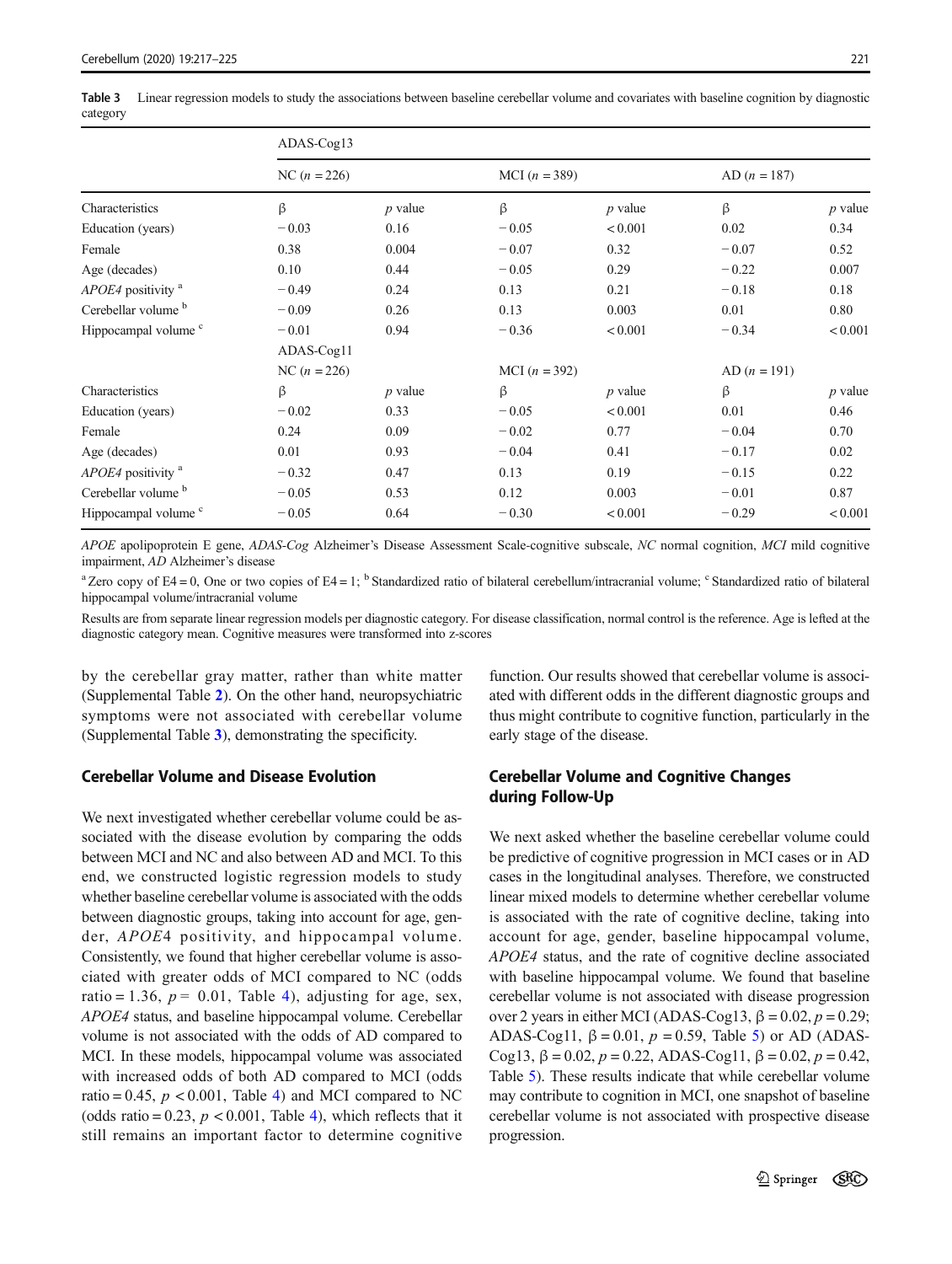<span id="page-5-0"></span>Table 4 Logistic regression models to study the associations between baseline cerebellar volume and covariates with different diagnostic categories

| Characteristics                 | MCI $(n = 393)$ vs. NC $(n = 228)^{a}$ |           | AD $(n = 193)$ vs. MCI $(n = 393)^{6}$ |           |  |
|---------------------------------|----------------------------------------|-----------|----------------------------------------|-----------|--|
|                                 | Odds Ratio                             | $p$ value | Odds Ratio                             | $p$ value |  |
| Education (years)               | 0.90                                   | 0.001     | 0.90                                   | 0.001     |  |
| Female <sup>c</sup>             | 1.35                                   | 0.15      | 0.53                                   | 0.002     |  |
| Age (decades)                   | 0.47                                   | < 0.001   | 0.87                                   | 0.33      |  |
| APOE4 positivity <sup>d</sup>   | 3.84                                   | 0.009     | 1.46                                   | 0.15      |  |
| Cerebellar volume <sup>e</sup>  | 1.36                                   | 0.01      | 1.06                                   | 0.50      |  |
| Hippocampal volume <sup>f</sup> | 0.23                                   | < 0.001   | 0.45                                   | < 0.001   |  |

Results from separate logistic regression models. Age is lefted at the sample mean

APOE apolipoprotein E gene, NC normal cognition, MCI mild cognitive impairment, AD Alzheimer's disease

 ${}^{a}$  NC = 0, MCI = 1;  ${}^{b}$  MCI = 0, AD = 1;  ${}^{c}$  Men = 0, Women = 1,  ${}^{d}$  Zero copy of E4 = 0, One or two copies of E4 = 1

<sup>e</sup> Standardized ratio of bilateral cerebellum/intracranial volume; <sup>f</sup> Standardized ratio of bilateral hippocampal volume/intracranial volume

# **Discussion**

The present study suggests cerebellar volume contributes to cognitive function in the early stage of the disease (i.e., MCI) but does not play an important role when the disease evolves into AD. On the other hand, the hippocampal volume can determine the cognitive function throughout the disease process. These data suggest that cognitive function is determined by the multiple regions within the brain network and could change as the disease evolves.

We found that cerebellar volume decreases in a stepwise fashion in three diagnostic groups: NC, MCI cases, and AD cases, consistent with degenerative pathology of the cerebellum observed in AD cases [\[4\]](#page-7-0). Interestingly, cerebellum volume is negatively associated with the cognitive function in MCI, different from the association between hippocampal volume and cognitive function. In other words, our finding suggests that larger cerebellar volume is associated with worse cognitive outcome in MCI, and this association is specifically prominent in the cerebellar gray matter. The cerebellar gray matter constitutes mainly Purkinje cell dendritic trees, which form excitatory synaptic connections with parallel fibers and climbing fibers. Purkinje cell synapses are highly plastic and can undergo tremendous reorganization in responses to adaptive learning [[42](#page-8-0), [43](#page-8-0)], various cerebellar injuries, and other neurodegenerative diseases such as Parkinson's disease [[44\]](#page-8-0). On the other hand, the cerebellar volume seems to play a role in executive function in AD, but not in MCI, demonstrating the dynamic adaptation of the cerebellum during the dementia process and might play roles in different clinical symptoms. Our findings may imply that maladaptive reorganization [\[45](#page-8-0)–[49\]](#page-8-0) of the cerebellum can lead to further dysfunctional brain networks. The loss of the association between cerebellar volume and cognitive function in AD might suggest that further degenerative changes in the cerebellum lead to a dampened maladaptive mechanism and/or disconnection of the cerebellum within the dysfunctional network. The structural neuroplasticity of the cerebellum, reflected on the cerebellar volume change, has been shown in subjects who receive longterm motor skill training [\[50\]](#page-8-0). Likewise, the plasticity-related cerebellar volume change also occurs in subjects who have different experiences in environmental deprivation leading to different cognitive development [\[51\]](#page-8-0). It is plausible that our study finding might be the result of neuroplasticity of the cerebellum, in response to the more aggressive primary insults of the cerebral cortex and hippocampus in the disease process. The detailed neuropathological alterations of the cerebellum in MCI and AD will need to be further investigated.

The cerebellum is known to modulate cognitive function [\[52](#page-8-0)]. In particular, patients with ataxia can exhibit a variety of cognitive symptoms, called CCAS/Schmahmann syndrome [\[14](#page-7-0), [17](#page-7-0)–[19](#page-7-0), [21](#page-7-0)–[25\]](#page-7-0). Recently, a scale has been developed to objectively measure CCAS/Schmahmann syndrome [[23](#page-7-0)], and many of the clinical symptoms may overlap with MCI, including executive dysfunction, work memory deficit, language processing, and neuropsychiatric features as well as behavioral changes [\[14,](#page-7-0) [17](#page-7-0)–[19,](#page-7-0) [21](#page-7-0)–[25](#page-7-0)]. Therefore, it is possible that some of the core cognitive symptoms of MCI can also be modulated by the cerebellar pathology.

Of note, the CCAS/Schmahmann syndrome scale was developed in 2018 [\[23](#page-7-0)], and ADNI1 data is from 2004 to 2010; therefore, CCAS/Schmahmann syndrome scale was not incorporated as part of the cognitive assessment in this present dataset. Interestingly, CCAS/Schmahmann syndrome is primarily associated with the posterior lobes of the cerebellum, whereas clinical ataxia has been localized predominantly in the anterior lobes of the cerebellum, suggesting that motor and non-motor function of the cerebellum could be anatomically dissociated [\[14,](#page-7-0) [17](#page-7-0)–[25\]](#page-7-0). Multiple imaging studies have demonstrated the structural (e.g., gray matter loss) [[53,](#page-8-0) [54](#page-8-0)] or functional (e.g., network alteration) [[55](#page-8-0)] across different cerebellar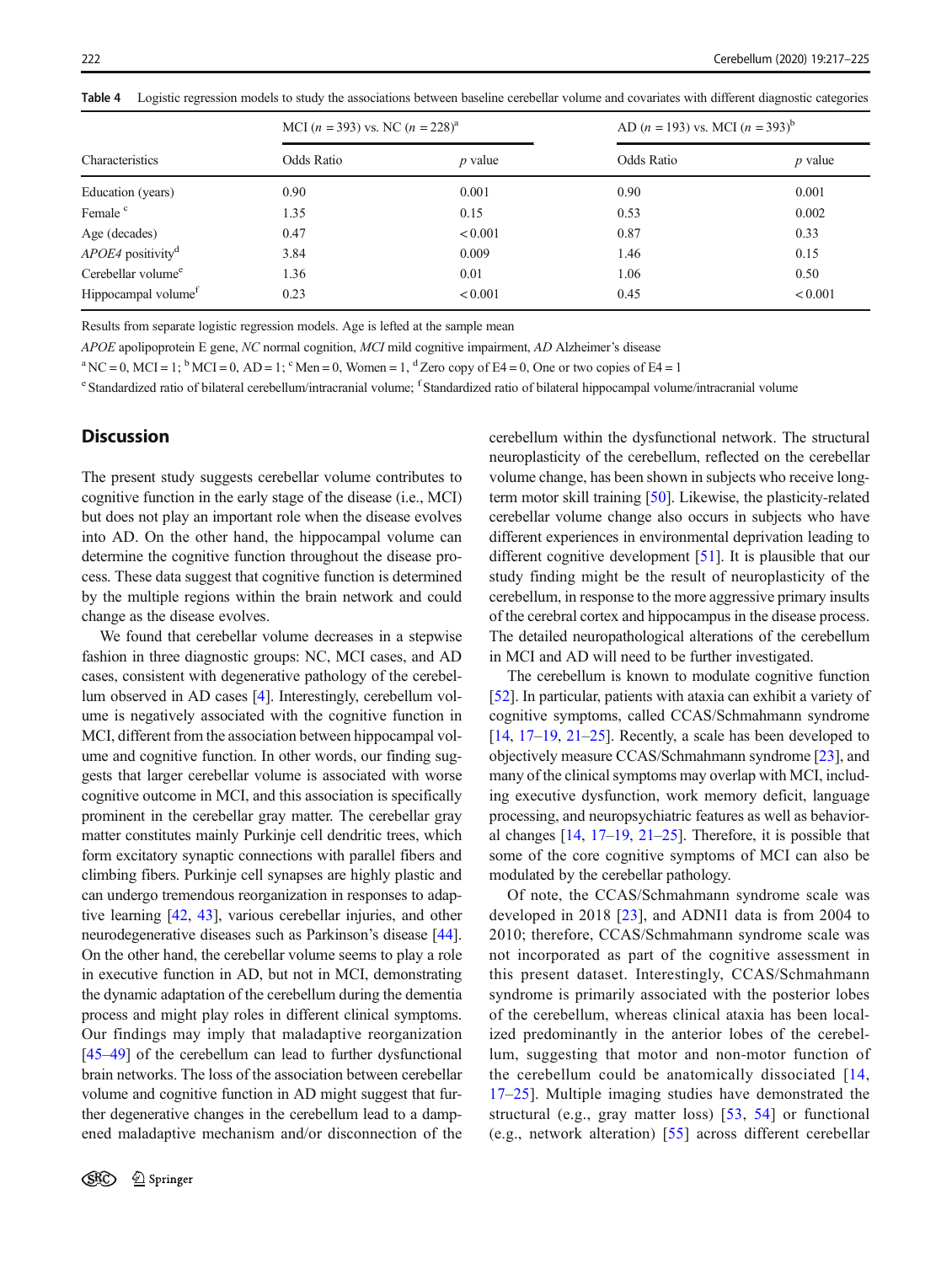<span id="page-6-0"></span>

|                                         | ADAS-Cog13     |           |                 |           |                |             |  |  |  |  |
|-----------------------------------------|----------------|-----------|-----------------|-----------|----------------|-------------|--|--|--|--|
|                                         | $NC (n = 227)$ |           | MCI $(n = 393)$ |           | $AD (n = 191)$ |             |  |  |  |  |
| Factors                                 | $\beta$        | $p$ value | β               | $p$ value | $\beta$        | $p$ value   |  |  |  |  |
| Education (years)                       | $-0.06$        | 0.004     | $-0.05$         | < 0.001   | 0.01           | 0.73        |  |  |  |  |
| Female                                  | 0.43           | < 0.001   | $-0.14$         | 0.05      | $-0.06$        | 0.56        |  |  |  |  |
| Age (decades)                           | 0.29           | 0.009     | $-0.02$         | 0.76      | $-0.16$        | 0.05        |  |  |  |  |
| APOE4 positivity <sup>a</sup>           | $-0.11$        | 0.76      | 0.03            | 0.74      | $-0.17$        | 0.2         |  |  |  |  |
| Cerebellar volume <sup>b</sup>          | $-0.10$        | 0.19      | 0.10            | 0.01      | 0.02           | 0.41        |  |  |  |  |
| Hippocampal volume <sup>c</sup>         | 0.002          | 0.02      | $-0.29$         | < 0.001   | $-0.33$        | ${}< 0.001$ |  |  |  |  |
| Visit                                   | 0.02           | 0.26      | 0.13            | < 0.001   | 0.29           | ${}< 0.001$ |  |  |  |  |
| Cerebellar volume x visit d             | 0.02           | 0.23      | 0.02            | 0.29      | 0.01           | 0.59        |  |  |  |  |
| Hippocampal volume $X$ visit $e$        | $-0.06$        | 0.001     | $-0.06$         | < 0.001   | $-0.004$       | 0.89        |  |  |  |  |
|                                         | ADAS-Cog11     |           |                 |           |                |             |  |  |  |  |
|                                         | $NC (n = 227)$ |           | MCI $(n = 393)$ |           | $AD (n = 191)$ |             |  |  |  |  |
| Factors                                 | β              | $p$ value | β               | $p$ value | β              | $p$ value   |  |  |  |  |
| Education (years)                       | $-0.04$        | 0.03      | $-0.04$         | < 0.001   | 0.004          | 0.81        |  |  |  |  |
| Female                                  | 0.31           | 0.003     | $-0.10$         | 0.12      | $-0.04$        | 0.67        |  |  |  |  |
| Age (decades)                           | 0.20           | 0.05      | 0.01            | 0.81      | $-0.1$         | 0.14        |  |  |  |  |
| APOE4 positivity <sup>a</sup>           | $-0.04$        | 0.03      | $-0.006$        | 0.95      | $-0.18$        | 0.14        |  |  |  |  |
| Cerebellar volume <sup>b</sup>          | $-0.08$        | 0.30      | 0.08            | 0.04      | $-0.008$       | 0.89        |  |  |  |  |
| Hippocampal volume <sup>c</sup>         | $-0.03$        | 0.73      | 0.01            | 0.22      | $-0.28$        | < 0.001     |  |  |  |  |
| Visit                                   | $-0.01$        | 0.42      | 0.12            | < 0.001   | 0.27           | < 0.001     |  |  |  |  |
| Cerebellum volume $X$ visit $d$         | 0.02           | 0.29      | 0.02            | 0.22      | 0.02           | 0.42        |  |  |  |  |
| Hippocampal volume X visit <sup>e</sup> | $-0.04$        | 0.04      | $-0.06$         | < 0.001   | $-0.004$       | 0.89        |  |  |  |  |

APOE apolipoprotein E gene, ADAS-Cog Alzheimer's Disease Assessment Scale-cognitive subscale, NC normal cognition, MCI mild cognitive impairment, AD Alzheimer's disease

<sup>a</sup> Zero copy of E4 = 0, One or two copies of E4 = 1; <sup>b</sup> Standardized ratio of bilateral cerebellum/intracranial volume; <sup>c</sup> Standardized ratio of bilateral hippocampal volume/intracranial volume; <sup>d</sup> Interaction effect between year and the cerebellar volume, <sup>e</sup> Interaction effect between year and the hippocampal volume

Results from linear mixed effects model specifying random intercept and random slope run separately by diagnosis category. Coefficients for variable main effects represent relationship between variable and estimated baseline cognition level; coefficients interaction with time represent relationship between variable and cognition slope. Age is lefted at the sample mean

lobules and regions in MCI and AD. Future studies should focus on the association of topographical volume changes of the cerebellum with cognitive performance in MCI and AD, which will comprehensively help us to understand the cerebellar cognitive affective contribution in the process of dementia. In addition, further studies on the structural changes in the cerebellar gray matter in the postmortem human pathology will enable us to pinpoint the neuropathological substrates of such plastic changes.

The major strength of the current study is that we examined both cross-sectional and longitudinal effects of cerebellar volume in cognitive function in both MCI and AD using well-characterized ADNI dataset. There are limitations of the present study. First, based on our imaging processing pipeline, we do not have the repeated cerebellar volume measures in our dataset to examine the longitudinal, dynamic changes of cerebellar volume during the conversion of NC to MCI (i.e., preclinical phase) [\[56\]](#page-8-0) and MCI to AD, which will be the important future direction. As the segmentation of the cerebellum is not part of the standard algorithm, the contribution of the anterior and posterior cerebellum to cognition could not be analyzed, either. Second, we did not study the microscopic changes of cerebellar pathology in different diagnostic groups. Third, the sample size of the AD group is smaller than NC and MCI, which might affect the conclusiveness of the study results, and also might contribute to the negative results of longitudinal analyses. A study of a larger sample size with longitudinal imaging analysis focusing on the differentiation of the anterior vs. posterior cerebellum will be required to further determine the contribution of the cerebellum throughout the disease course.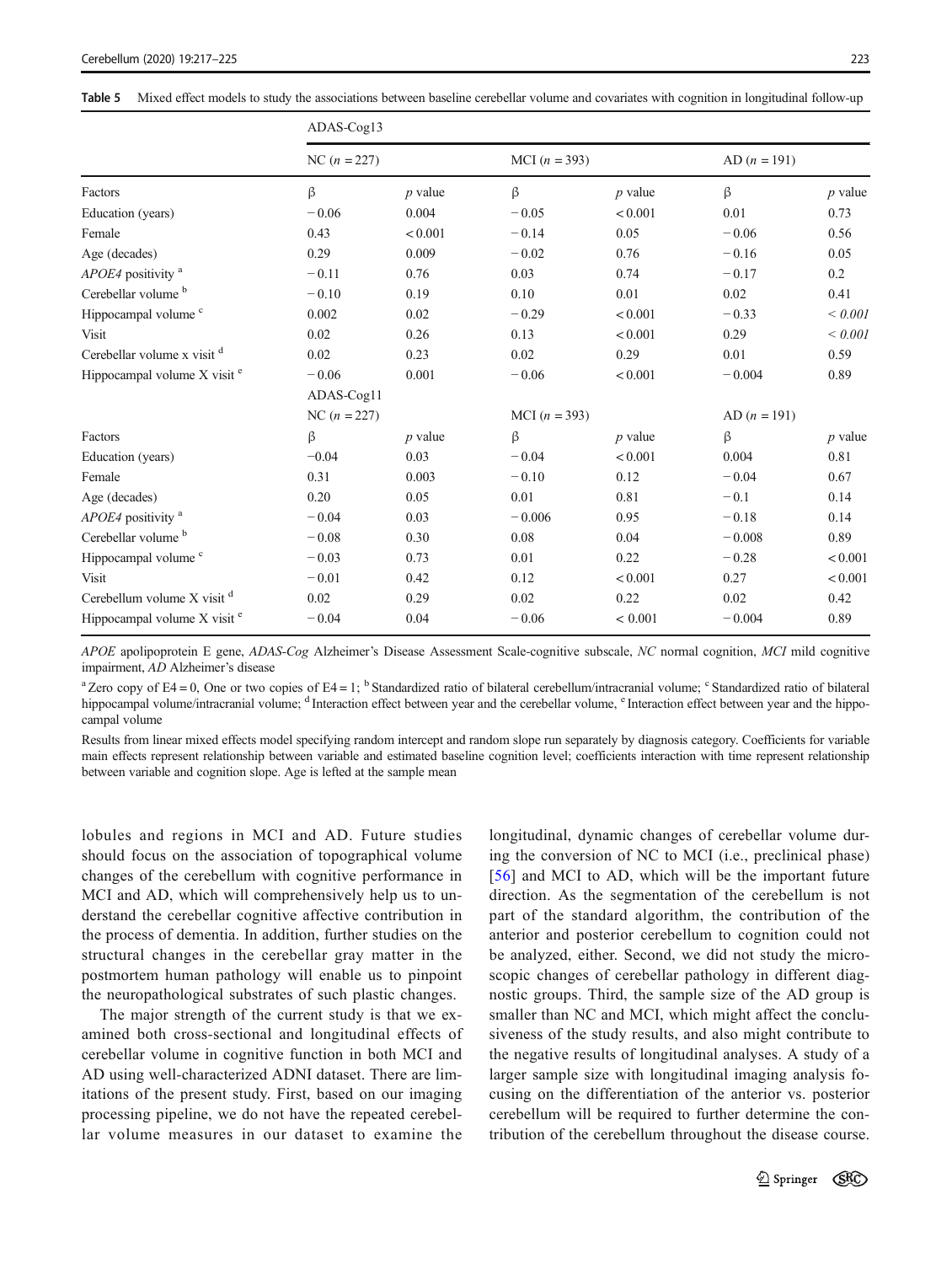# <span id="page-7-0"></span>Conclusion

Our study indicates that the cerebellum might contribute to cognitive function in MCI, which suggests its role in early stage of AD disease process. Our findings are consistent with the notion that AD is a dysfunction of brain network  $[1, 2]$ , and the dynamic interplay of network components will determine the clinical presentations. Consistently, neuromodulation in the cerebellar region has been demonstrated to improve cognitive function in MCI and AD [\[57](#page-8-0)–[60](#page-8-0)]. Future studies should focus on the functional neuroimaging and neuropathological studies to delineate the detailed functional and structural alterations in the cerebellum in MCI and AD.

Author Contribution Chi-Ying Lin: study concept, data analysis and interpretation, manuscript draft and revision; Chi-Hua Chen: study concept, data acquisition, analysis and interpretation, and critical revision of the manuscript for important intellectual content; Sarah E. Tom: data analysis and interpretation, critical revision of the manuscript of important intellectual content; Sheng-Han Kuo: study concept, data acquisition, analysis and interpretation, critical revision of the manuscript for important intellectual content, and study supervision.

Funding Information Dr. Chen has received funding from the National Institute of Health: NINDS #R01 MH118281 (principal investigator), NINDS #R01 MH100351 (principal investigator), and NINDS #R56 AG061163 (principal investigator). Dr. Tom has received funding from the National Institutes on Aging: NINDS #K01 AG050723. Dr. Kuo has received funding from the National Institutes of Health: NINDS #R01 NS104423 (principal investigator), NINDS #K08 NS083738 (principal investigator), and the Louis V. Gerstner Jr. Scholar Award, Parkinson's Foundation, and International Essential Tremor Foundation.

### Compliance with Ethical Standards

Conflict of Interest The authors declare that they have no conflict of interest.

# References

- 1. Drzezga A. The network degeneration hypothesis: spread of neurodegenerative patterns along neuronal brain networks. J Nucl Med. 2018;59:1645–8.
- 2. Hoenig MC, Bischof GN, Seemiller J, Hammes J, Kukolja J, Onur ÖA, et al. Networks of tau distribution in Alzheimer's disease. Brain. 2018;141:568–81.
- 3. Gould RL, Arroyo B, Brown RG, Owen AM, Bullmore ET, Howard RJ. Brain mechanisms of successful compensation during learning in Alzheimer disease. Neurology. 2006;67:1011–7.
- 4. Thomann PA, Schlafer C, Seidl U, Santos VD, Essig M, Schroder J. The cerebellum in mild cognitive impairment and Alzheimer's disease - a structural MRI study. J Psychiatr Res. 2008;42:1198–202.
- 5. Braak H, Braak E, Bohl J, Lang W. Alzheimer's disease: amyloid plaques in the cerebellum. J Neurol Sci. 1989;93:277–87.
- 6. Li YT, Woodruff-Pak DS, Trojanowski JQ. Amyloid plaques in cerebellar cortex and the integrity of Purkinje cell dendrites. Neurobiol Aging. 1994;15:1–9.
- 7. Wang HY, D'Andrea MR, Nagele RG. Cerebellar diffuse amyloid plaques are derived from dendritic Abeta42 accumulations in Purkinje cells. Neurobiol Aging. 2002;23:213–23.
- 8. Fukutani Y, Cairns NJ, Rossor MN, Lantos PL. Purkinje cell loss and astrocytosis in the cerebellum in familial and sporadic Alzheimer's disease. Neurosci Lett. 1996;214:33–6.
- 9. Sjobeck M, Englund E. Alzheimer's disease and the cerebellum: a morphologic study on neuronal and glial changes. Dement Geriatr Cogn Disord. 2001;12:211–8.
- 10. Wegiel J, Wisniewski HM, Dziewiatkowski J, Badmajew E, Tarnawski M, Reisberg B, et al. Cerebellar atrophy in Alzheimer's disease-clinicopathological correlations. Brain Res. 1999;818:41– 50.
- 11. Baloyannis SJ, Manolidis SL, Manolidis LS. Synaptic alterations in the vestibulocerebellar system in Alzheimer's disease–a Golgi and electron microscope study. Acta Otolaryngol. 2000;120:247–50.
- 12. Mavroudis I. Cerebellar pathology in Alzheimer's disease. Hell J Nucl Med. 2019;22(Suppl):174–9.
- 13. Guo CC, Tan R, Hodges JR, Hu X, Sami S, Hornberger M. Network-selective vulnerability of the human cerebellum to Alzheimer's disease and frontotemporal dementia. Brain. 2016;139:1527–38.
- 14. Schmahmann JD. Cerebellum in Alzheimer's disease and frontotemporal dementia: not a silent bystander. Brain. 2016;139: 1314–8.
- 15. KH E, Chen SH, Ho MH, Desmond JE. A meta-analysis of cerebellar contributions to higher cognition from PET and fMRI studies. Hum Brain Mapp. 2014;35:593–615.
- 16. Stoodley CJ, D'Mello AM, Ellegood J, Jakkamsetti V, Liu P, Nebel MB, et al. Altered cerebellar connectivity in autism and cerebellarmediated rescue of autism-related behaviors in mice. Nat Neurosci. 2017;20:1744–51.
- 17. Schmahmann JD, Sherman JC. The cerebellar cognitive affective syndrome. Brain. 1998;121(Pt 4):561–79.
- 18. Schmahmann JD. Disorders of the cerebellum: ataxia, dysmetria of thought, and the cerebellar cognitive affective syndrome. J Neuropsychiatry Clin Neurosci. 2004;16:367–78.
- Schmahmann JD, Weilburg JB, Sherman JC. The neuropsychiatry of the cerebellum - insights from the clinic. Cerebellum. 2007;6: 254–67.
- 20. Stoodley CJ, Schmahmann JD. Functional topography in the human cerebellum: a meta-analysis of neuroimaging studies. Neuroimage. 2009;44:489–501.
- 21. Schmahmann JD. The role of the cerebellum in cognition and emotion: personal reflections since 1982 on the dysmetria of thought hypothesis, and its historical evolution from theory to therapy. Neuropsychol Rev. 2010;20:236–60.
- 22. Hickey CL, Sherman JC, Goldenberg P, Kritzer A, Caruso P, Schmahmann JD, et al. Cerebellar cognitive affective syndrome: insights from Joubert syndrome. Cerebellum Ataxias. 2018;5:5.
- 23. Hoche F, Guell X, Vangel MG, Sherman JC, Schmahmann JD. The cerebellar cognitive affective/Schmahmann syndrome scale. Brain. 2018;141:248–70.
- 24. Schmahmann JD. The cerebellum and cognition. Neurosci Lett. 2019;688:62–75.
- 25. Schmahmann JD, Guell X, Stoodley CJ, Halko MA. The theory and neuroscience of cerebellar cognition. Annu Rev Neurosci. 2019;42:337–64.
- 26. Tabatabaei-Jafari H, Walsh E, Shaw ME, Cherbuin N. Alzheimer's disease neuroimaging I. the cerebellum shrinks faster than normal ageing in Alzheimer's disease but not in mild cognitive impairment. Hum Brain Mapp. 2017;38:3141–50.
- 27. Jack CR Jr, Bernstein MA, Fox NC, Thompson P, Alexander G, Harvey D, et al. The Alzheimer's disease neuroimaging initiative (ADNI): MRI methods. J Magn Reson Imaging. 2008;27:685–91.